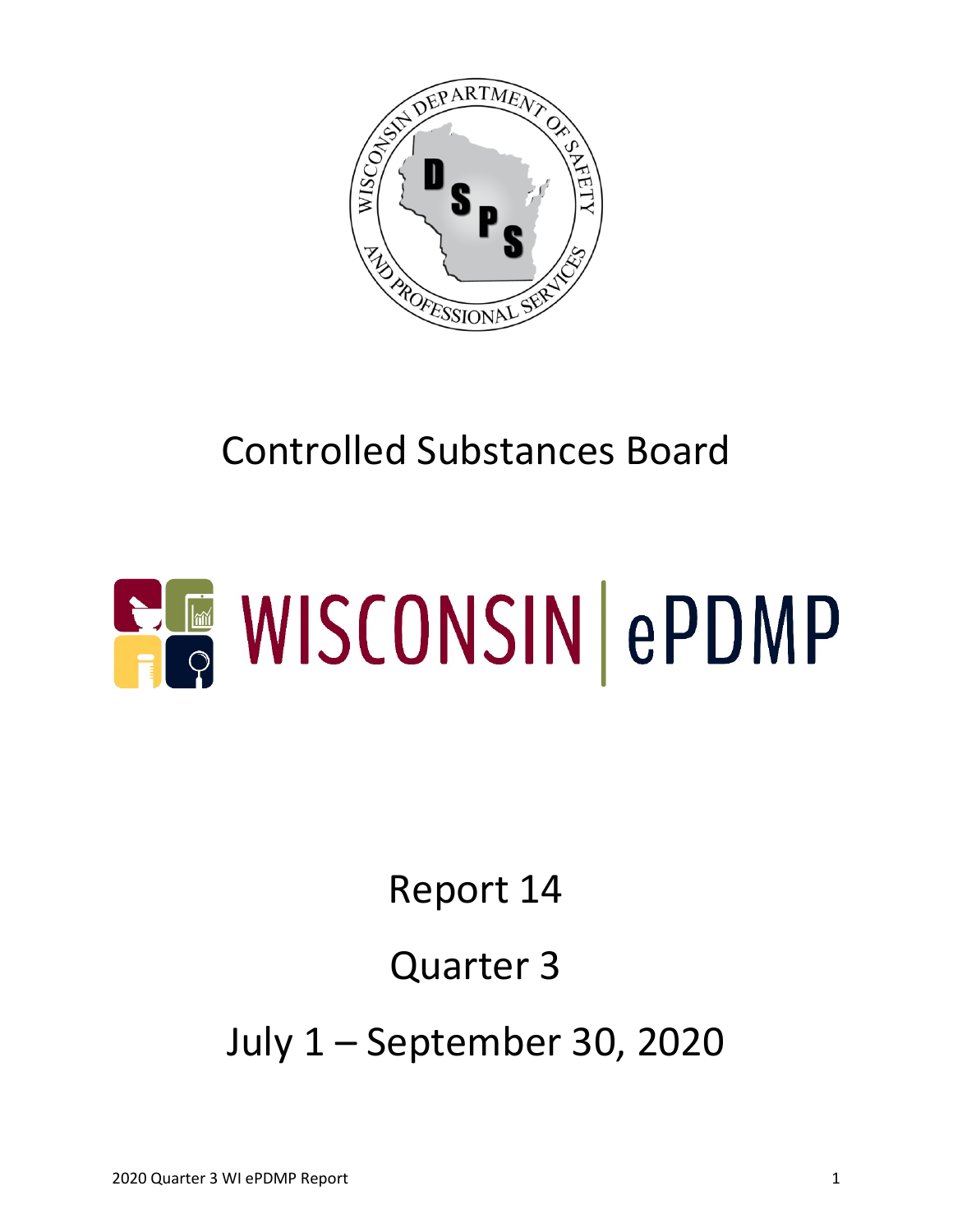#### Contact Information

#### **Wisconsin Controlled Substances Board Chairperson: Doug Englebert**

#### **Members:**

| Englebert, Doug, Chairperson  | Department of Health Services<br><b>Designated Member</b>                            |  |  |
|-------------------------------|--------------------------------------------------------------------------------------|--|--|
| Bloom, Alan, Vice Chairperson | Pharmacologist                                                                       |  |  |
| Bellay, Yvonne M., Secretary  | Department of Agriculture, Trade and Consumer Protection<br><b>Designated Member</b> |  |  |
| Barman, Subhadeep             | Psychiatrist                                                                         |  |  |
| Huck, Leonardo                | Dentistry Examining Board Representative                                             |  |  |
| Kallio, Peter J.              | Board of Nursing Representative                                                      |  |  |
| Weitekamp, John               | <b>Pharmacy Examining Board Representative</b>                                       |  |  |
| Koresch, Sandy                | <b>Attorney General Designee</b>                                                     |  |  |
| Doniparthi, Padmaja           | <b>Medical Examining Board Representative</b>                                        |  |  |

#### **Wisconsin Department of Safety and Professional Services**

4822 Madison Yards Way Madison, WI 53705 608-266-2112 [DSPS@wisconsin.gov](mailto:DSPS@wisconsin.gov) Website[: https://dsps.wi.gov](https://dsps.wi.gov/)

#### **Wisconsin Prescription Drug Monitoring Program**

[PDMP@wisconsin.gov](mailto:PDMP@wisconsin.gov) Website[: https://pdmp.wi.gov/](https://pdmp.wi.gov/)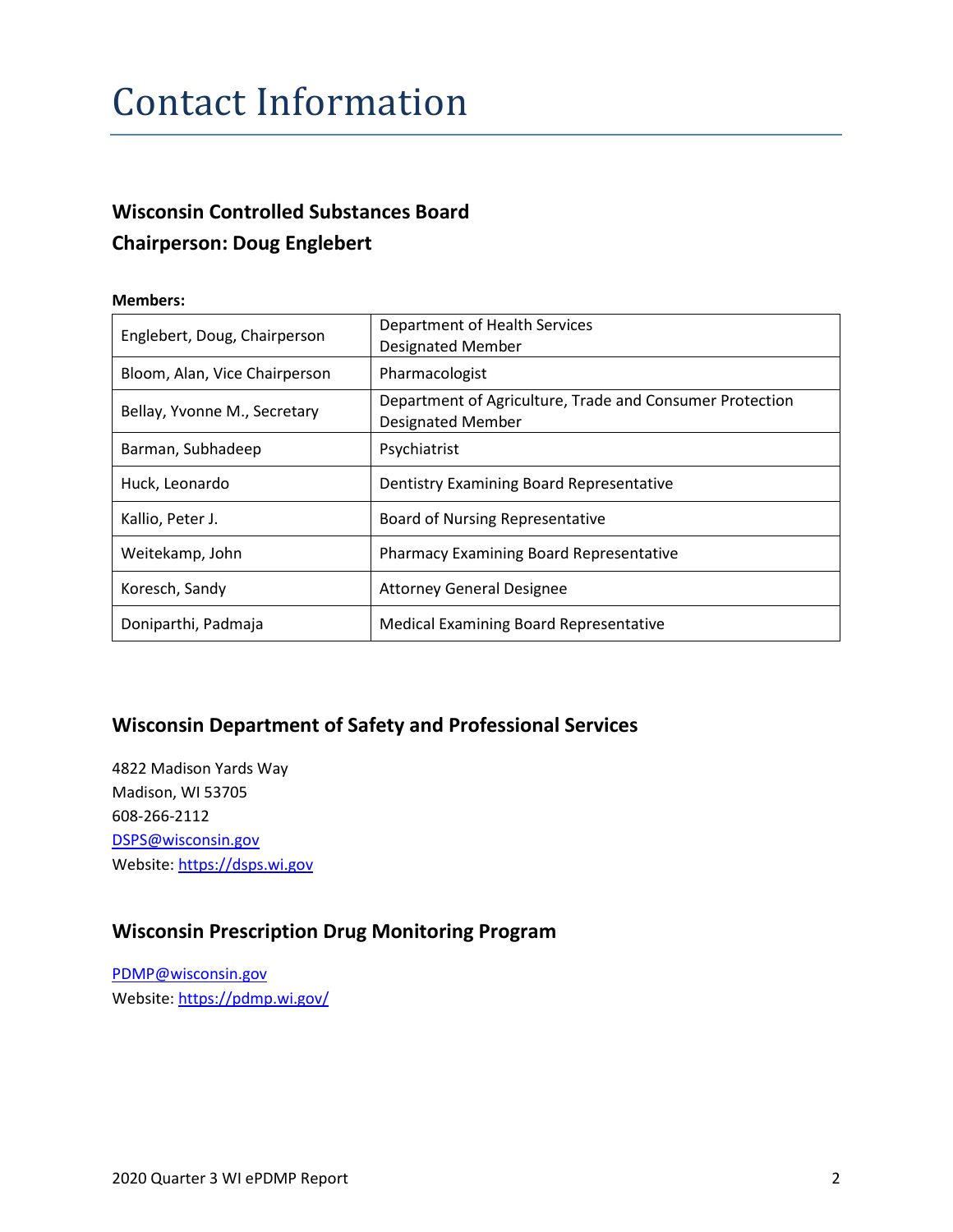## **Table of Contents**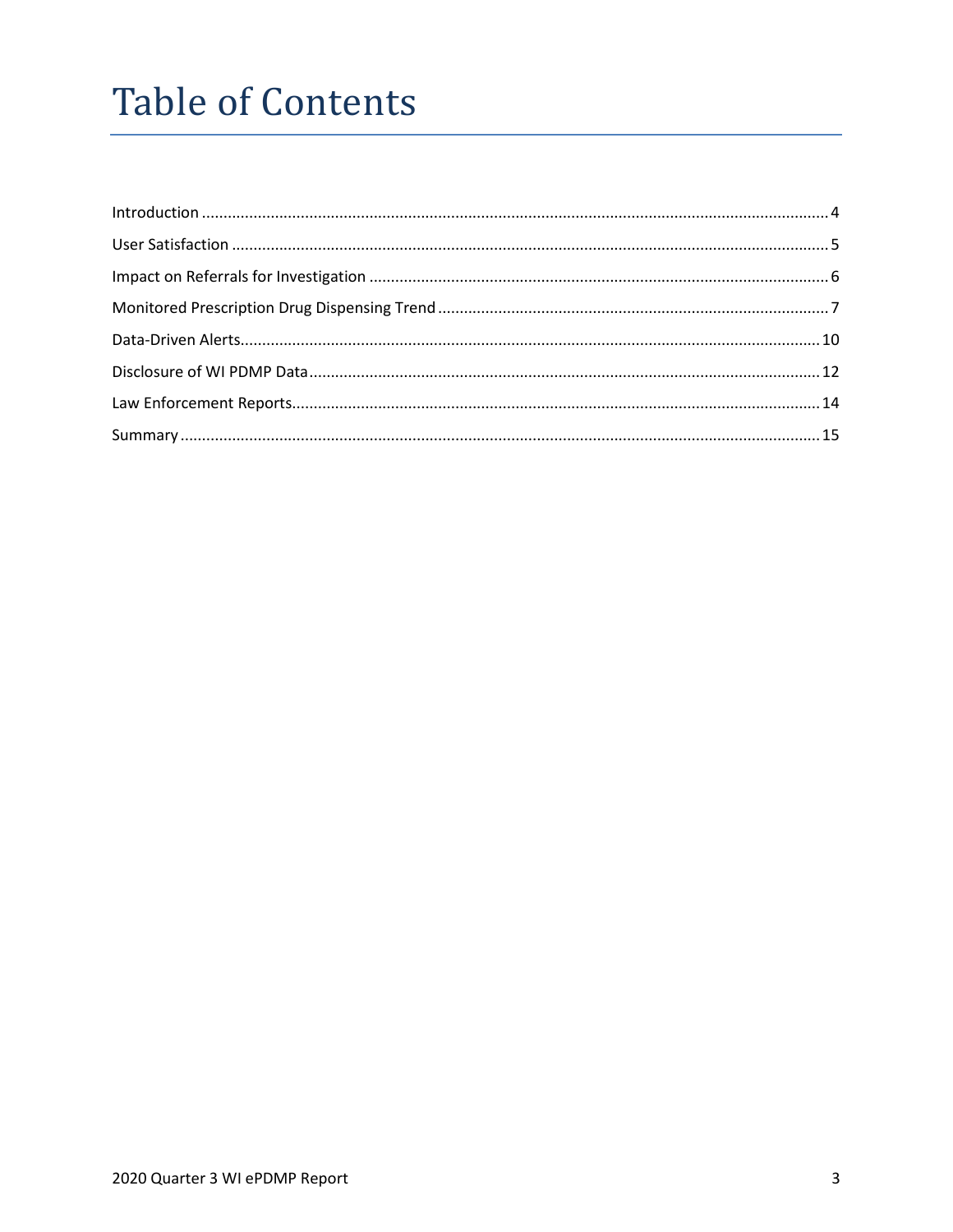# <span id="page-3-0"></span>Introduction

This report is being provided pursuant to ss.  $961.385(5) - (6)$ , Wis. Stats., which requires the Controlled Substances Board (CSB) to submit a quarterly report to the Wisconsin Department of Safety and Professional Services (DSPS) about the Wisconsin Prescription Drug Monitoring Program (WI PDMP). This report is intended to satisfy that requirement for the third quarter of 2020 and will primarily focus on analysis of PDMP data from Q3 2020 and the preceding 12 months. For annual analysis of the WI PDMP from 2015 through 2019, see the Q4 2019 report found at [https://dsps.wi.gov/Pages/BoardsCouncils/CSB/Reports.aspx.](https://dsps.wi.gov/Pages/BoardsCouncils/CSB/Reports.aspx) An updated annual analysis will be

provided in the Q4 2020 report.

The WI PDMP was first deployed in June 2013. It is administered by DSPS pursuant to the regulations and policies established by the CSB. An enhanced system, the WI ePDMP, was launched in January 2017, allowing the WI PDMP to become a multi-faceted tool in Wisconsin's efforts to address prescription drug abuse, misuse, and diversion through clinical decision support, prescribing practice assessment, communication among disciplines, and public health surveillance. Effective April 1, 2017, prescribers are required to check the WI ePDMP prior to issuing a prescription order for a monitored prescription drug, defined as controlled substance prescription drugs in Schedules II-V.

The WI ePDMP Public Statistics Dashboard [\(https://pdmp.wi.gov/statistics\)](https://pdmp.wi.gov/statistics) provides interactive data visualizations for much of the data contained in this report, including county-level data for many of the charts.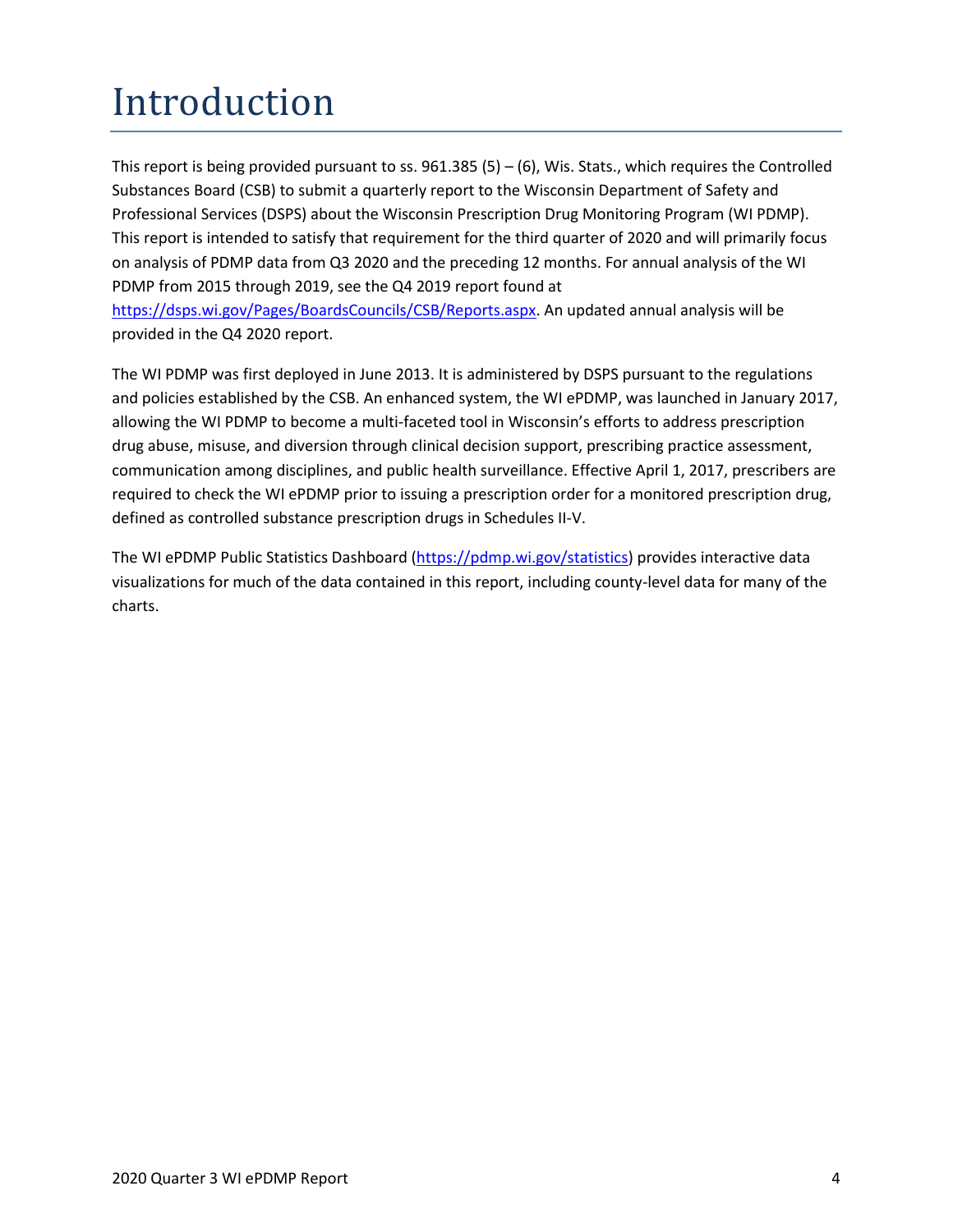# <span id="page-4-0"></span>User Satisfaction

A WI ePDMP user satisfaction survey was conducted in April 2018, and detailed results of the survey were provided in the Q2 2018 report. The survey indicated that most users are satisfied with the WI ePDMP, with 77% percent of respondents providing responses of either "Satisfied" or "Very Satisfied."

User-led enhancements identified through the initial survey and refined via a subsequent user survey in January 2019 are being prioritized for the 2019 and 2020 development timeline. These enhancements include:

- Streamlining the Patient Report to expand the use of visualization, reduce the need to scroll through the page, and add detail available in the dispensing detail;
- Improving the error correction/record voiding process used by dispensers to correct or void a previously reported dispensing record.

User-group and inbox feedback will continue to be utilized throughout the development process to ensure enhancements meet the needs of the WI ePDMP users. An additional user satisfaction survey will be conducted after implementation of the enhancements.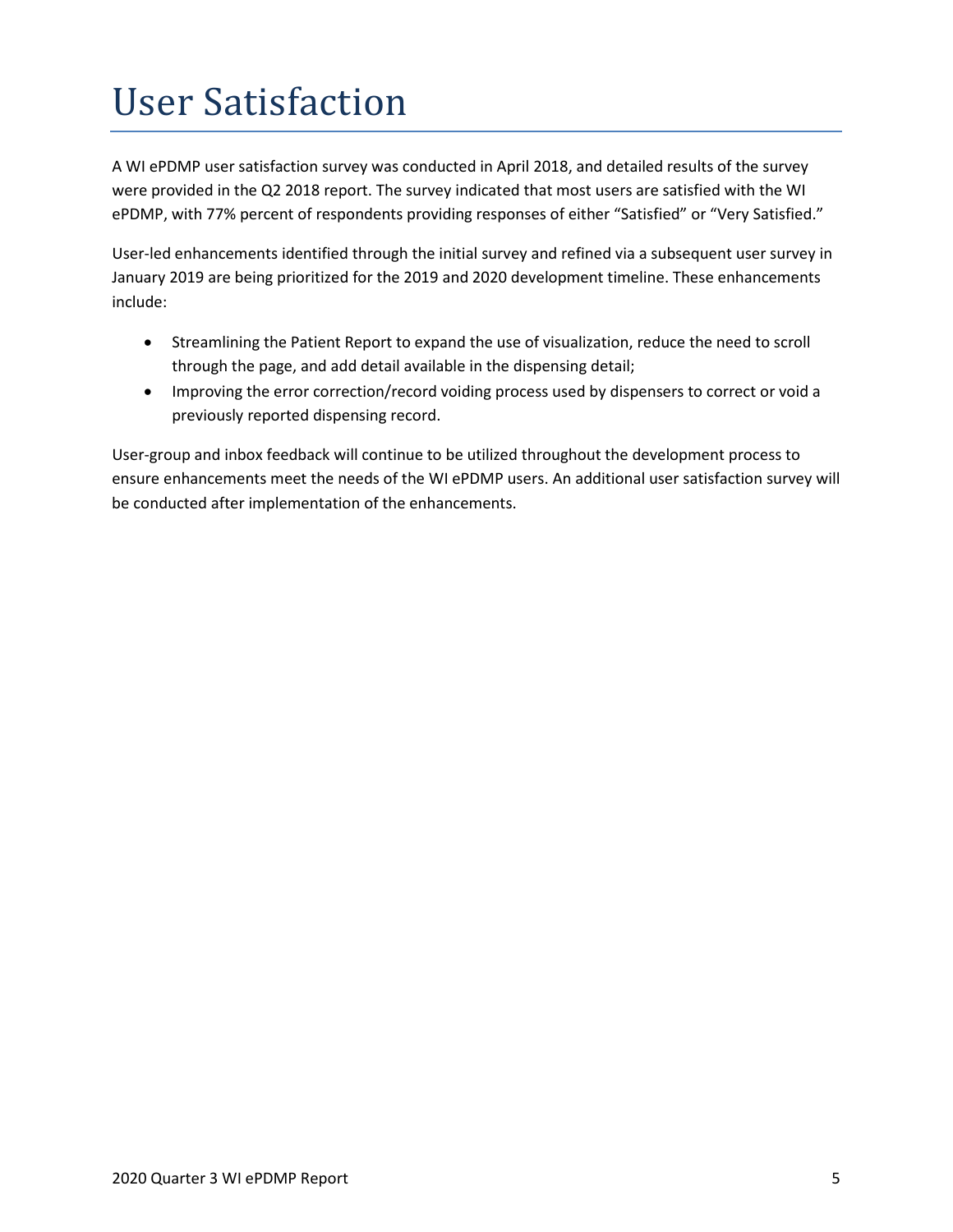## <span id="page-5-0"></span>Impact on Referrals for Investigation

Pursuant to s. 961.385 (2) (f) and (3) (c), Wis. Stats., the CSB may disclose PDMP data to a licensing or regulatory board and refer for discipline a pharmacist, pharmacy, or practitioner who fails to comply with the rules of the Prescription Drug Monitoring Program or if circumstances indicate suspicious or critically dangerous conduct or practices of a pharmacy, pharmacist, practitioner, or patient. In 2018, the CSB Referral Criteria Workgroup was formed to develop recommendations for how the CSB could define suspicious or critically dangerous conduct or practices.

Based on the initial recommendations, the Wisconsin Medical Examining Board (MEB), Dentistry Examining Board (DEB), and Board of Nursing (BON) received summaries of the PDMP dispensing data specific to their professions at their meetings in the fall of 2018. Based on the data presented, the following actions occurred:

- The top seven physician (MD/DO) prescribers and the top seven physician assistant (PA) prescribers, based on opioid dispensing volume, were referred to the MEB.
- The top four dentistry prescribers, based on opioid dispensing volume, were referred to the DEB. An additional 12 dentistry prescribers were referred from the highest 1% of opioid prescribers for the profession for having written prescriptions for over three days without any indication of use of the WI ePDMP.
- The top four Advanced Practice Nurse Prescribers (APNP), based on opioid dispensing volume, were referred to the BON. The BON requested additional targeted outreach to over 800 APNPs who had an estimated WI ePDMP usage of less than 50% in an effort to educate these prescribers about the requirement to use the PDMP, as well as the tools available in the PDMP that can help promote safe prescribing practices.

The CSB Referral Criteria Workgroup has continued to meet in 2020 to refine the process for using PDMP data to proactively monitor licensees and their prescribing practices for suspicious or critically dangerous conduct or practices and to determine when such activity should result in a referral to the appropriate examining board. Results of the current investigations will also be used by the CSB Referral Criteria Workgroup to guide the process of proactive monitoring and referrals. The Workgroup's review of prescribers from the September 2019 meeting resulted in the referral of three additional physicians for investigation into possibly dangerous prescribing practices.

Additionally, the CSB conducts audits of dispenser requirements with the requirement to submit dispensing data to the WI PDMP. Targeted outreach efforts are made after each audit in an attempt to bring all non-exempt licensed pharmacies into compliance with the requirement to submit and correct dispensing data. Pharmacies that appear to remain out of compliance after multiple outreach attempts are referred to the Pharmacy Examining Board (PEB). In Q2 2019, 46 pharmacies were referred to the PEB for possible noncompliance. In Q1 2020, 23 additional pharmacies were identified for referral for possible noncompliance.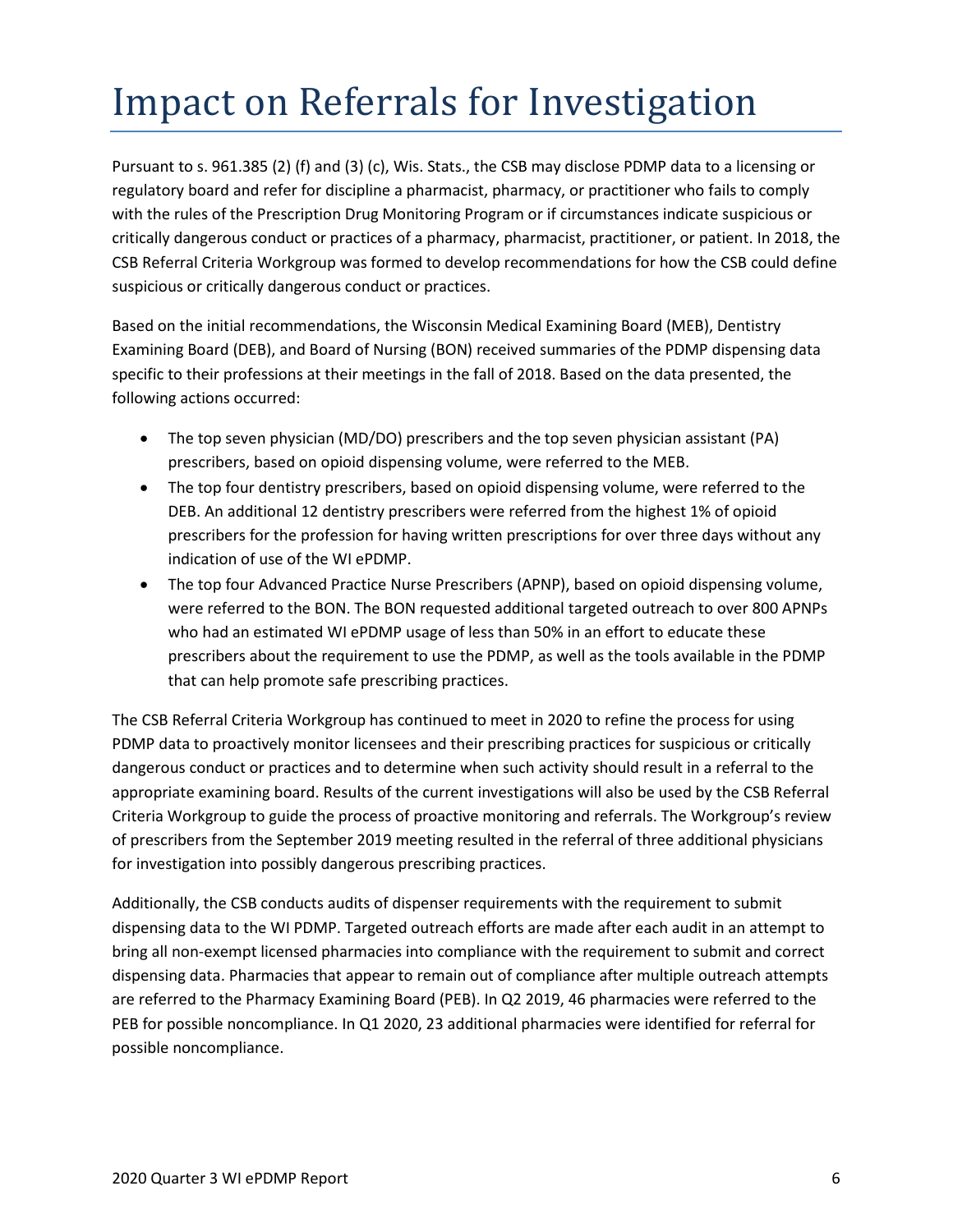## <span id="page-6-0"></span>Monitored Prescription Drug Dispensing Trend

The recent decreasing trend of dispensing of monitored prescription drugs, defined as controlled substances in schedules II through V, fluctuated from Q1 2020 to Q3 2020. After an overall decrease in Q2 when the pandemic began, there was a notable increase (5.7%) in the total number of all monitored prescription drugs dispensed from Q2 to Q3, which equates a decrease (2%) from the dispensing levels of the same period of time in Q3 2019.



When considering opioids specifically, data from the PDMP show that opioid dispensing from Q2 2020 to Q3 2020 increased, by nearly 10%, or 70,895 more prescription dispensings. This equates to a nearly 3% reduction from the dispensing levels of Q3 2019.

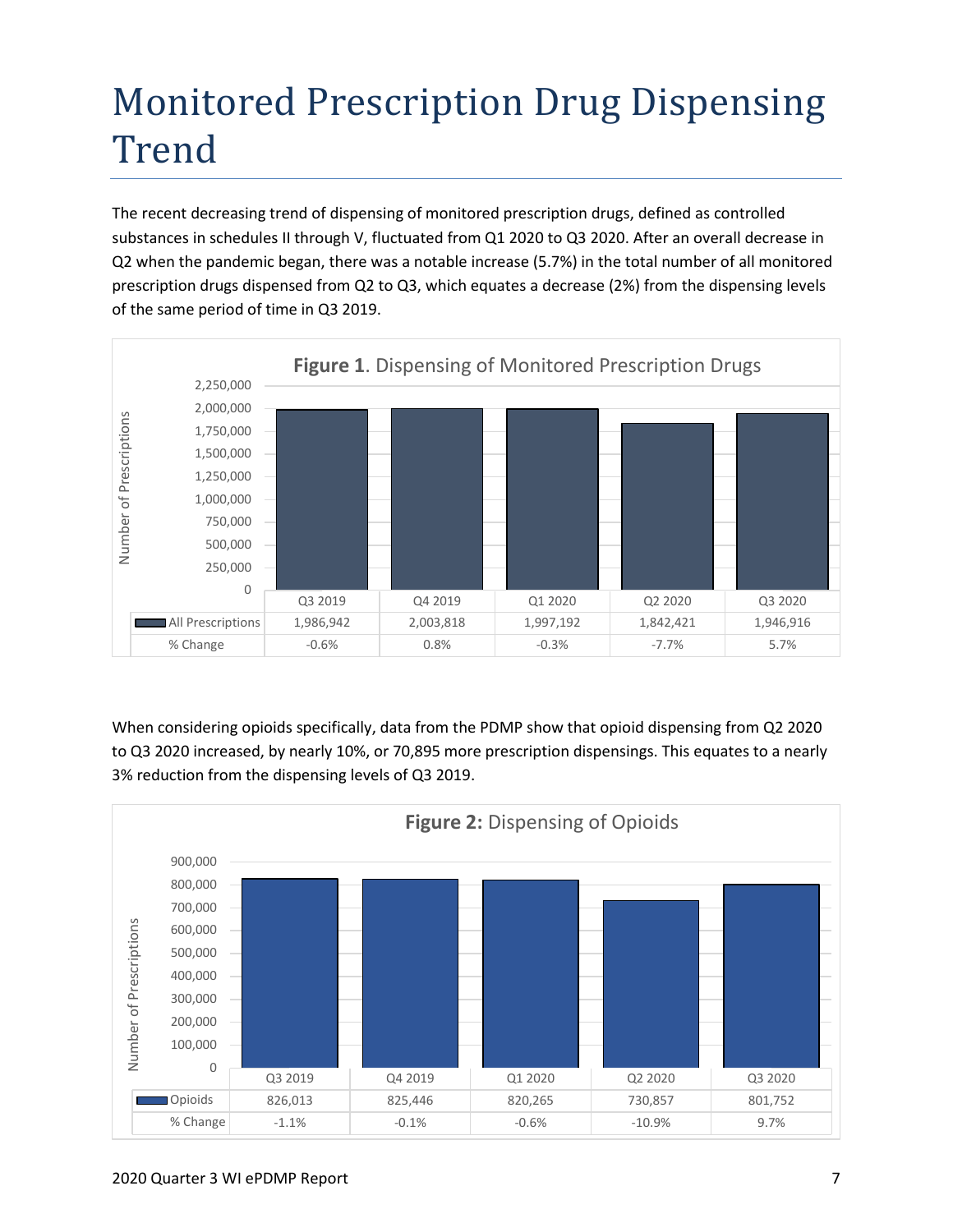Benzodiazepine dispensing from Q22020 to Q3 2020 increased by 3% after a decrease of 6% from Q1 to Q2 2020. This equates to a nearly 4% reduction from the dispensing levels of Q3 2019.



Dispensing of stimulants continues to fluctuate quarterly between increased and decreased dispensing. Dispensing for Q3 2020 increased by 2.8% compared to Q2 2020. Overall, dispensing of stimulants is up almost 1% from the dispensing levels of Q3 2019.



#### **Top 15 Dispensed Monitored Prescription Drugs**

Table 1 below shows the top 15 most dispensed monitored prescription drugs in Q3 2020 compared to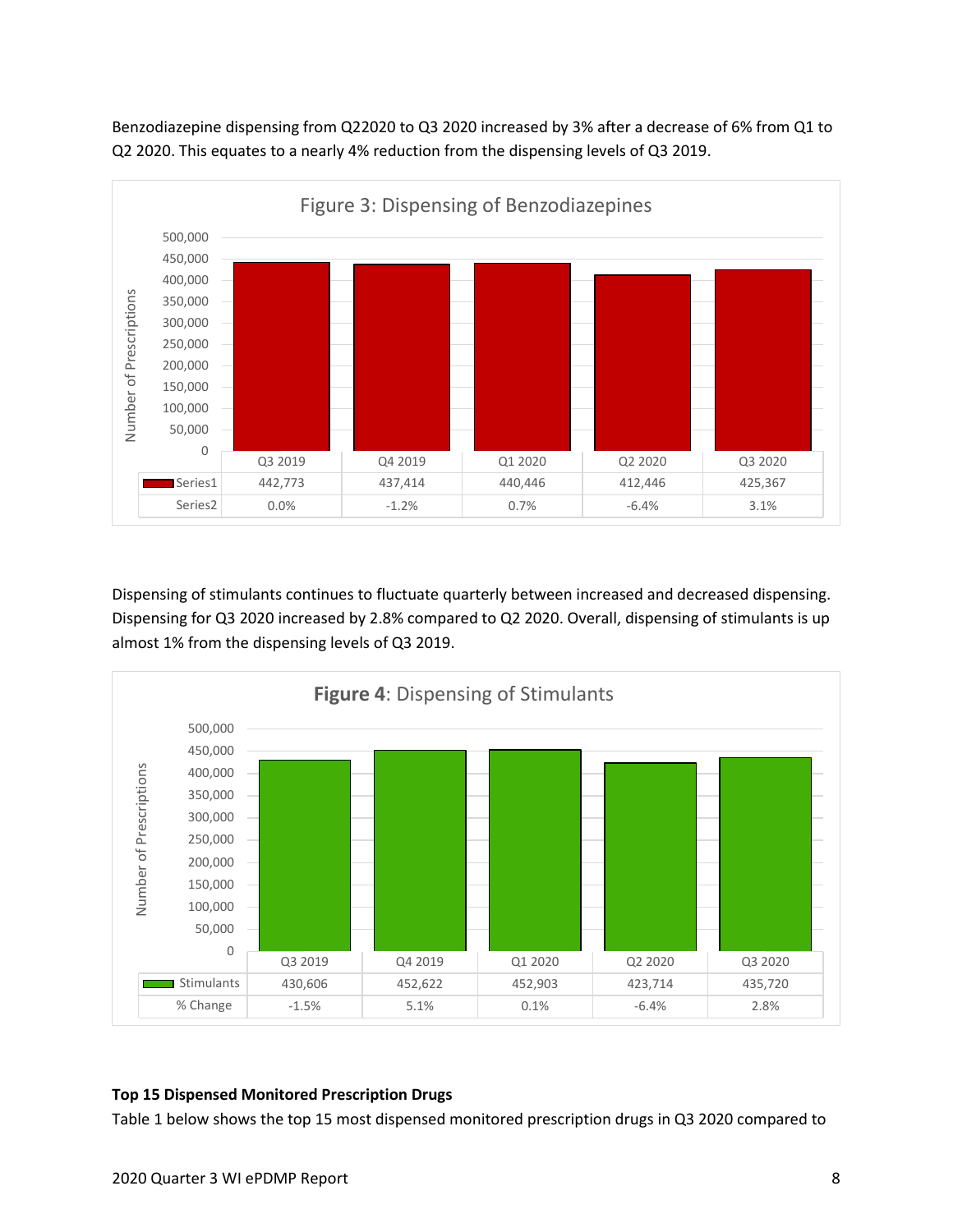Q2 2020, ranked in order of the number of prescriptions dispensed in Q3 2020. The top 15 drugs make up nearly 88% of the dispensing of monitored prescription drugs for any given quarter. The order of the top 15 drugs dispensed in recent quarters has been consistent except for Q3 2020, during which time Oxycodone HCI moved up one place to be the  $5<sup>th</sup>$  most dispensed and Alprazolam became the  $6<sup>th</sup>$  most dispensed drug.

| Table 1: Top 15 Dispensed Monitored Prescription Drug by Dispensing |                                                           |                   |                              |                              |                   |  |  |
|---------------------------------------------------------------------|-----------------------------------------------------------|-------------------|------------------------------|------------------------------|-------------------|--|--|
|                                                                     | <b>Drug Name</b>                                          | <b>Drug Class</b> | Q3 2020<br><b>Dispensing</b> | Q2 2020<br><b>Dispensing</b> | Percent<br>Change |  |  |
| $\mathbf{1}$                                                        | Hydrocodone-Acetaminophen                                 | Opioid            | 258,990                      | 228,586                      | $+13.3%$          |  |  |
| $\mathcal{P}$                                                       | Amphetamine-<br>Dextroamphetamine                         | Stimulant         | 206,912                      | 201,400                      | $+2.7%$           |  |  |
| 3                                                                   | <b>Tramadol HCI</b>                                       | Opioid            | 161,238                      | 153,335                      | $+5.1%$           |  |  |
| 4                                                                   | Lorazepam                                                 | Benzodiazepine    | 135,451                      | 132,076                      | $+2.5%$           |  |  |
| 5                                                                   | Oxycodone HCl                                             | Benzodiazepine    | 131,318                      | 113,697                      | $+15.4%$          |  |  |
| 6                                                                   | Alprazolam                                                | Opioid            | 127,656                      | 125,303                      | $+1.8%$           |  |  |
| 7                                                                   | Clonazepam                                                | Benzodiazepine    | 112,357                      | 111,385                      | $+0.8%$           |  |  |
| 8                                                                   | Zolpidem Tartrate                                         | Other             | 105,079                      | 102,563                      | $+2.4%$           |  |  |
| 9                                                                   | Lisdexamfetamine Dimesylate                               | Stimulant         | 98,934                       | 95,710                       | $+3.3%$           |  |  |
| 10                                                                  | Methylphenidate HCl                                       | Stimulant         | 92,109                       | 89,424                       | $+3.0%$           |  |  |
| 11                                                                  | Oxycodone w/<br>Acetaminophen                             | Opioid            | 75,900                       | 67,928                       | $+11.7%$          |  |  |
| 12                                                                  | Pregabalin                                                | Other             | 66,163                       | 63,905                       | $+3.5%$           |  |  |
| 13                                                                  | <b>Buprenorphine HCl-Naloxone</b><br><b>HCl Dihydrate</b> | Opioid            | 58,677                       | 55,543                       | $+5.6%$           |  |  |
| 14                                                                  | Diazepam                                                  | Benzodiazepine    | 43,133                       | 37,549                       | $+14.8%$          |  |  |
| 15                                                                  | Morphine Sulfate                                          | Opioid            | 37,016                       | 36,368                       | $+1.7%$           |  |  |

There were notable overall increases of the top 15 drugs dispensings from Q2 to Q3 after a notable decrease for all drugs from Q1 to Q2 (except for Buprenorphine HCl-Naloxone HCl Dihydrate). The most increases were found in the Benzodiazepine classification including Oxycodone HCl (15.4%) and Diazepam (14.8%), followed by the opioid classification, including Hydrocodone-Acetaminophen (13.3%) and Oxycodone w/ Acetaminophen (11.7%). It is noteworthy that, when compared with Q1 dispensings before the pandemic began, these increases equate to less notable percentage changes—3% increase for Oxycodone HCl, 1% decrease for Diazepam, and less than 1% increase for Oxycodone w/ Acetaminophen.

<span id="page-8-0"></span>The dispensing of Buprenorphine HCl-Naloxone HCl Dihydrate, one of the medications commonly used as part of Medication-Assisted Treatment (MAT) for opioid use disorder, continues to rise steadily. Note that this does not include dispensings that occur at an opioid treatment program due to federal regulation 42 CFR Part 2, which prohibits federally funded opioid treatment programs from submitting dispensing data to state PDMPs. Buprenorphine HCl-Naloxone HCl Dihydrate moved into the top 15 dispensed monitored prescription drugs in Q3 2018 and was the 13<sup>th</sup> most dispensed monitored prescription drug in Q3 2020, with an increase of over 5.6% from Q2 2020 to Q3 2020. This equates to an increase of almost 20% in the past 12 months.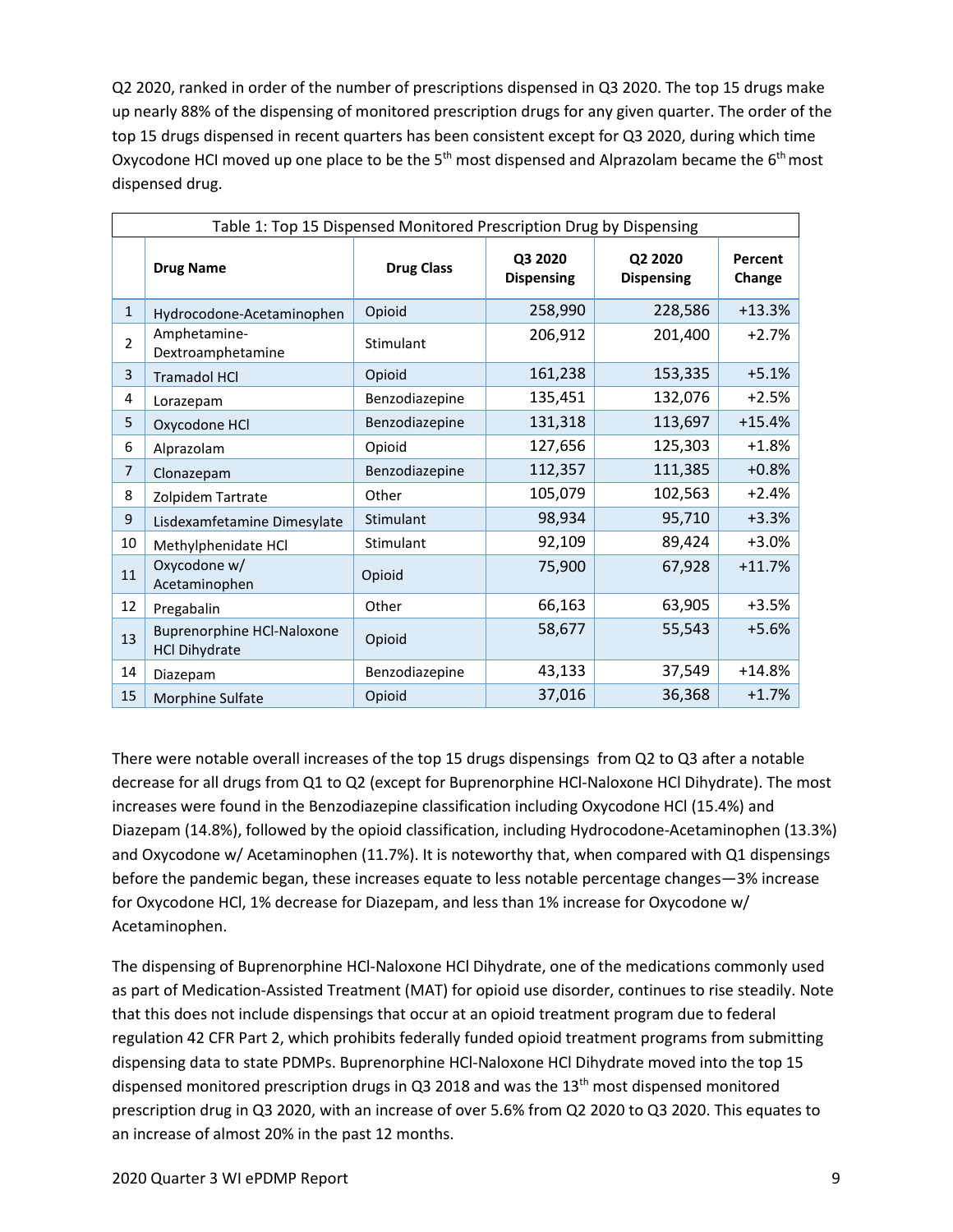## Data-Driven Alerts

The WI ePDMP application performs sophisticated data analytics on a patient's prescription history to assess the patient's monitored prescription drug history and to alert WI ePDMP users to potential indications of abuse or diversion, such as early refills and multiple prescribers or dispensers, or factors that increase overdose risk, such as high morphine milligram equivalent (MME) doses and overlapping benzodiazepine and opioid prescriptions. Data-driven alerts are presented on the patient report to call attention to specific detail from the dispensing data.

The 6 types of data-driven concerning patient history alerts are:

- 1. *Concurrent Benzodiazepine and Opioid Prescription Alert*, which indicates when a patient's active current prescriptions include both an opioid and a benzodiazepine, a combination that significantly increases the patient's risk of overdose.
- 2. *Long-Term Opioid Therapy with Multiple Prescribers Alert*, which indicates when a patient has been prescribed at least one opioid prescription from two or more prescribers for 90 or more days.
- 3. *High Daily Dose of Opioids Alert*, which indicates when a patient's active current prescriptions are estimated to provide a daily dose of opioids that exceeds 90 MME, thereby increasing the patient's risk of overdose.
- 4. *Early Refill Alert*, which indicates when a patient has refilled a controlled substance prescription two or more days earlier than the expected refill date based on the estimated duration of the prescription calculated and reported by the pharmacy.
- 5. *Multiple Prescribers or Pharmacies Alert*, which indicates that the patient has obtained prescriptions from at least five prescribers or five pharmacies within the previous 90 days. The five prescribers or dispensers may be associated with the same clinic, practice or location, but the WI ePDMP still views them as separate prescribers/dispensers. This alert is not a direct indication of doctor shopping; it is simply a flag for further inspection of the dispensing history.
- 6. *Multiple Same Day Prescriptions Alert*, which indicates when a patient has received the same controlled substance drug from multiple prescribers or pharmacies on the same day.

Overall, the number of concerning patient history alerts generated by analytics of the dispensing data has continued to decrease since 2017 with a slight increase (0.3%) from Q2 2020 to Q32020. Most noticeably is the increase in the Multiple Prescribers Or Pharmacies Alert (12%), High Opioid Daily Dose Alert (9%), and Concurrent Benzodiazepine and Opioid Alert (8%) from Q2 to Q32020. Among the most frequently occurring alerts, Concurrent Benzodiazepine and Opioid prescriptions, the number of occurrences in Q3 2020 was 3% lower than the same quarter in 2019 and 38% lower than the first quarter the alerts were made available to WI ePDMP users in Q1 2017. The rate of occurrence of the High Daily Dose of Opioids Alert in Q3 2020 was 10% lower than the same quarter in 2019 and notably 56% lower than the first quarter the alerts were made available to WI ePDMP users in Q1 2017. See Figure 5 below for detail on the overall volume of alerts by alert type since the WI ePDMP was launched in Q1 2017, as well as the percent change that occurred from Q1 2020 to Q2 2020. Values for preceding quarters may be modified after the conclusion of a quarter, based on the duration of prescriptions that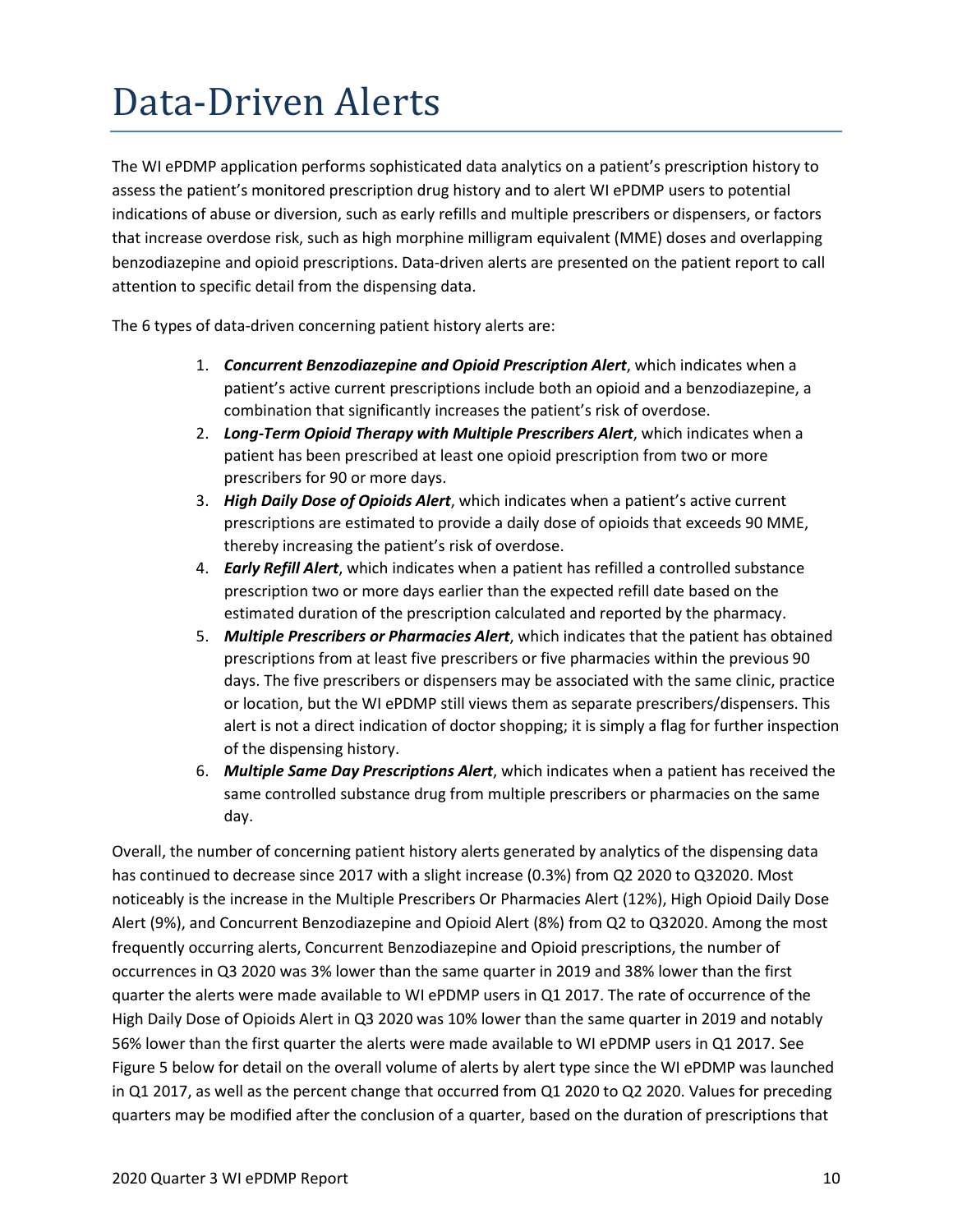bridge quarters, which is why it is important to view the number of occurrences for Q3 2020 not only in relation to the preceding quarter, but also in relation to the same quarter of the previous year, as well as a part of the overall trend compared to the first quarters during which the alerts were presented to WI ePDMP users.

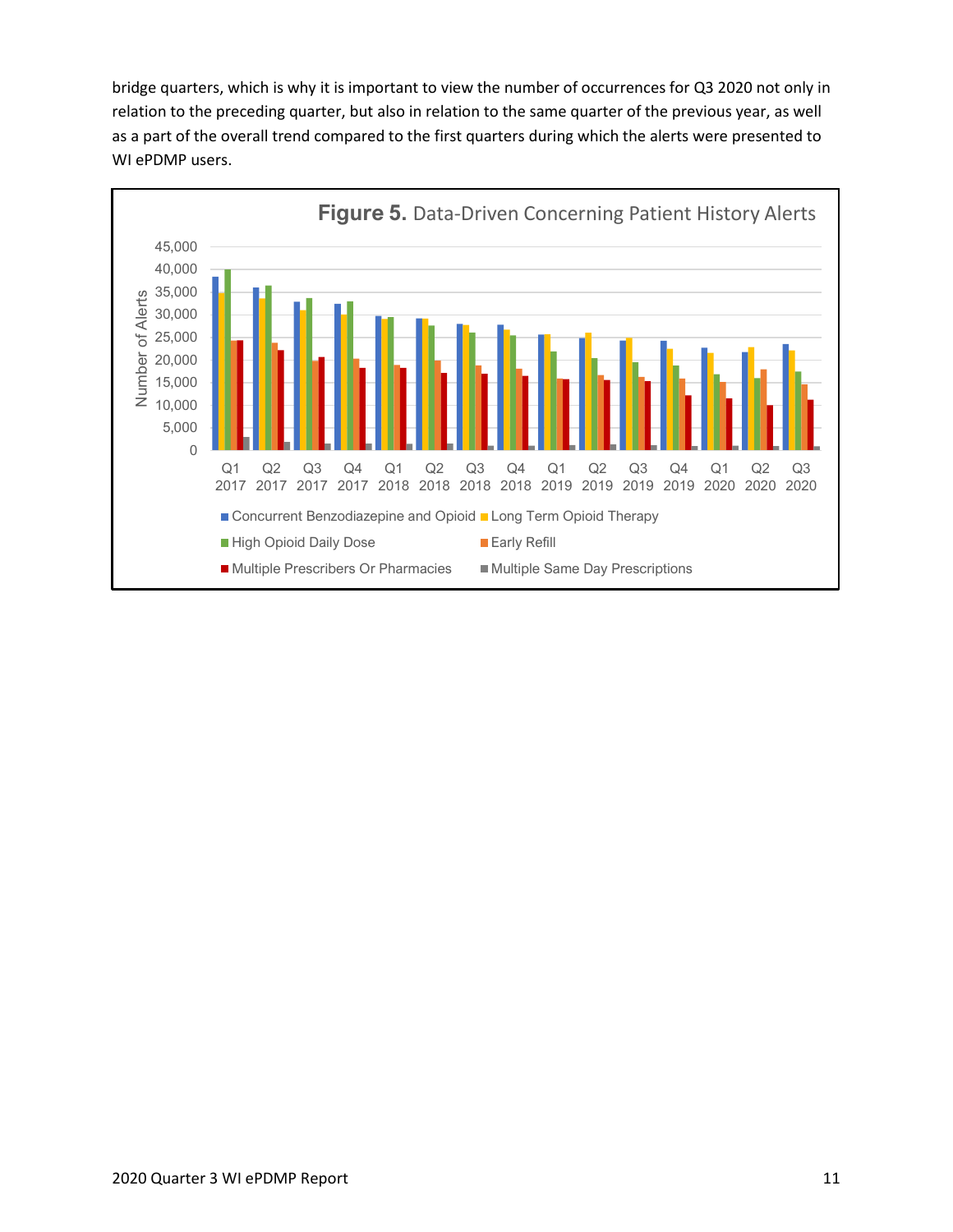# <span id="page-11-0"></span>Disclosure of WI PDMP Data

Between July 1 and September 30 (Q3), 2020, healthcare users made a total of 1,988,984 patient queries, a slight increase compared to Q2 2020 by less than 1%. Breaking down the queries by user type shows that 42% of the queries were performed by delegates of prescribers or pharmacists, 37% were performed by prescribers, 17% by pharmacists, and 3% by other non-prescribing healthcare professionals. The total number of patient queries per month is continuing to increase, even with the overall lack of significant increase seen in the dispensing of monitored prescription drugs.



The WI ePDMP is currently connected to 27 other state PDMPs in addition to the Military Health System via the National Association of Boards of Pharmacy's PMP InterConnect (PMPi) and the RxCheck interstate data sharing hub. This allows healthcare users to expand the WI ePDMP patient query to return results from PDMPs in other states, including Wisconsin's border states of Minnesota, Michigan, Illinois, Iowa, and Indiana.

Healthcare professionals from 19 health systems in Wisconsin now have one-click access to the PDMP from within their electronic health record (EHR) platform in order to facilitate patient queries within a provider's busy workflow. Figure 7 below shows that, in Q3 2020, over 54% of patient queries were through the direct EHR integration, which is up from 51% in Q4 2019, the first quarter where EHR integration accounted for more than 50% of queries.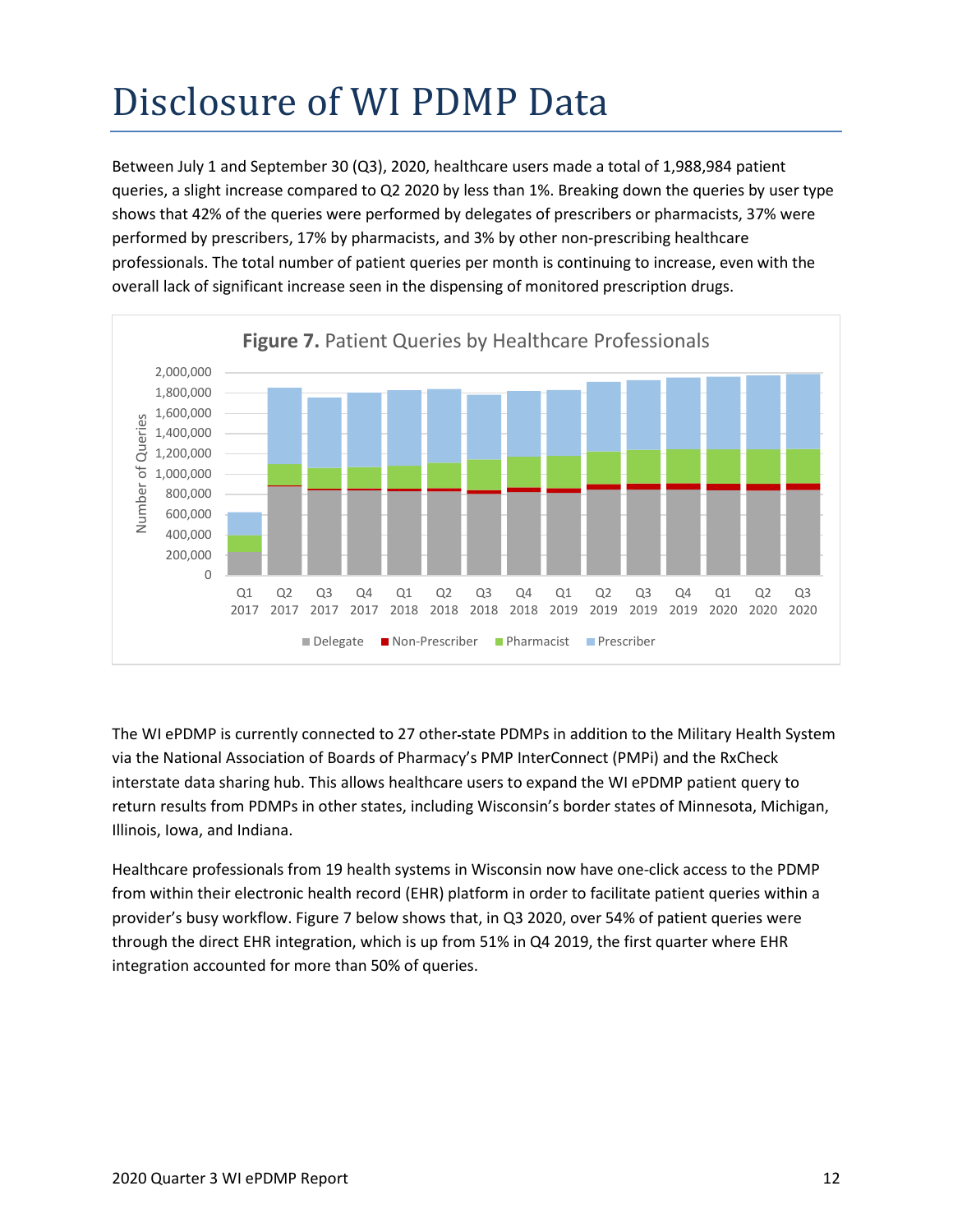

Authorized individuals from non-healthcare groups made a total of 441 requests for PDMP data in Q3 2020, which is a 9% decrease over the previous quarter. Authorized law enforcement queries make up 58% of the non-healthcare queries.

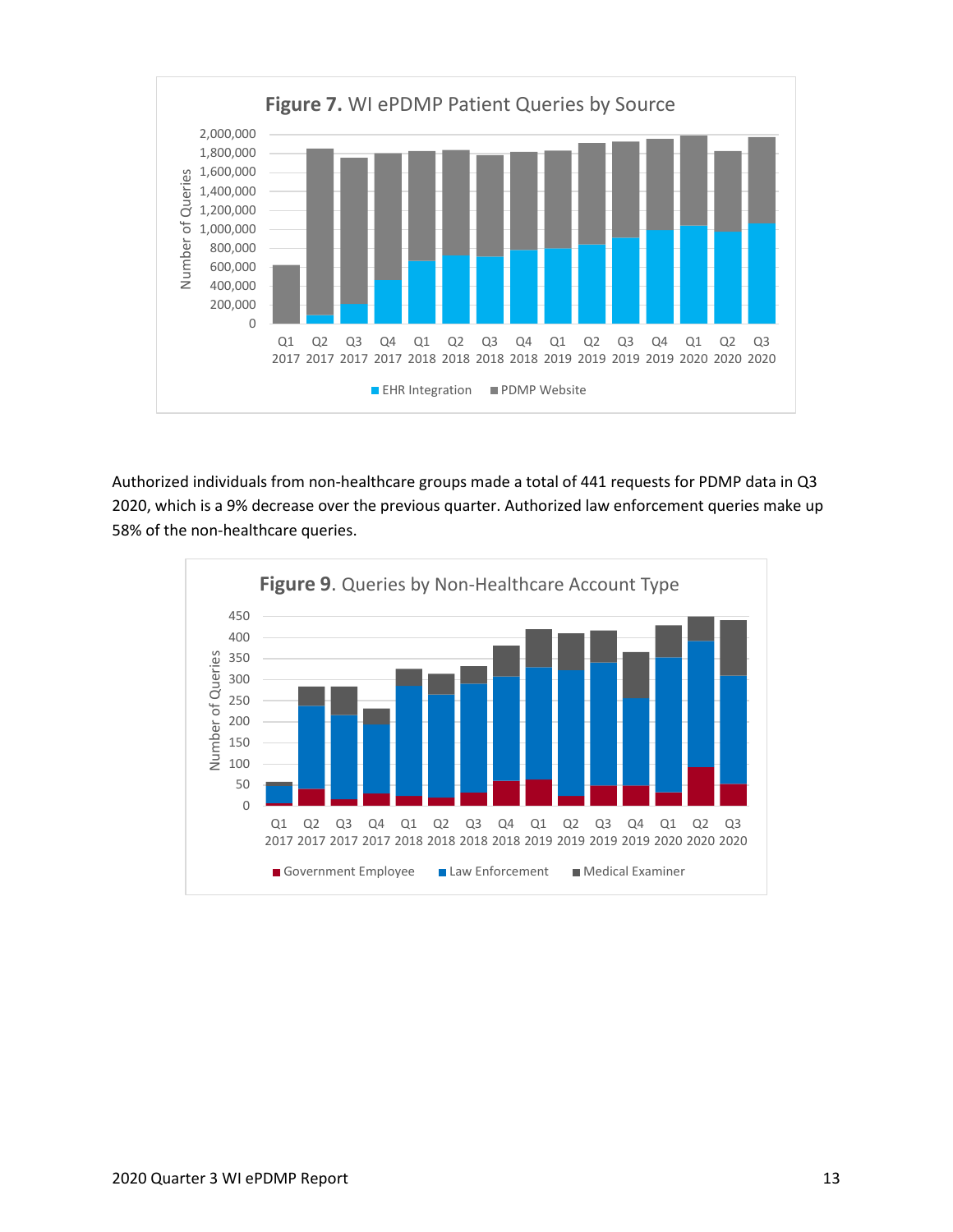#### <span id="page-13-0"></span>Law Enforcement Reports

In Q3 2020, there were 590 events reported to the WI ePDMP by Wisconsin law enforcement agencies as required by s. [961.37 \(3\) \(a\),](https://docs.legis.wisconsin.gov/document/statutes/961.37(3)(a)) Wis. Stat. The law requires the agencies to submit a report in each of the following situations:

- 1. When a law enforcement officer receives a report of a stolen controlled substance prescription.
- 2. When a law enforcement officer reasonably suspects that a violation of the Controlled Substances Act involving a prescribed drug is occurring or has occurred.
- 3. When a law enforcement officer believes someone is undergoing or has immediately prior experienced an opioid-related drug overdose.
- 4. When a law enforcement officer believes someone died as a result of using a narcotic drug.

Prescribers of patients associated with these events receive a proactive email notice from the WI ePDMP, in addition to the event being captured as an alert on the patient report in the WI ePDMP. Figure 9 shows the number of law enforcement reports submitted to the WI ePDMP by month since the WI ePDMP was launched. There is no statutory requirement for law enforcement agencies to submit their reports within a certain timeframe after the date of the event, and outreach efforts continue to emphasize the value that law enforcemnt reporting brings for healthcare clinical decision making.



The distribution of submission by report type remains fairly consistent from one quarter to the next. The 2020 year-to-date distribution by report type can be seen below:

- 29% of the reports submitted were reports of stolen controlled substance prescriptions
- 18% of the reports submitted were for suspected violations of the Controlled Substances Act
- 45% of the reports submitted were for suspected non-fatal opioid-related overdose events
- 7% of the reports submitted were for suspected narcotic-related deaths.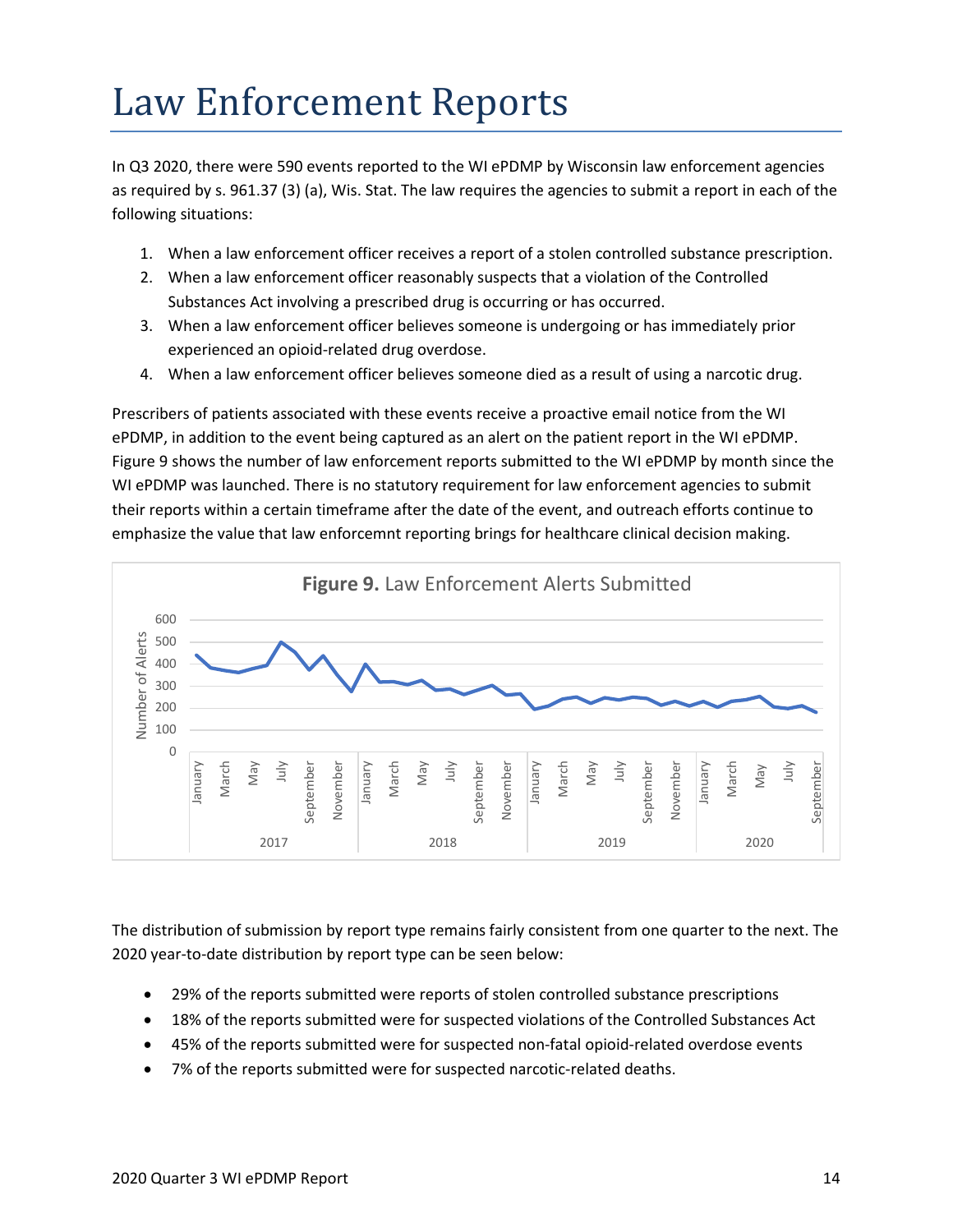# <span id="page-14-0"></span>Summary

The third quarter of 2020 shows a continuation of the overall trend of consistency in dispensing of monitored prescription drugs compared to the pre-pandemic levels. The number of patient queries performed per month has remained consistent and is increasing even though the overall quantity of monitored prescription drugs being dispensed may fluctuate. This indicates that the WI ePDMP continues to be a valuable tool to support safe prescribing, treatment, and dispensing decisions.

Data show an increase of almost 6% for overall dispensing for Q3 2020 compared to the previous quarter Q2 2020 when the pandemic began and Safter-at-Home was first implemented. It is noteworthy that, when compared to the pre-pandemic quarter Q1 2020, there was a 2.5% decrease in the total number of all monitored prescription drugs dispensed in Q3 2020. As such, it is particularly helpful to compare Q3 to the same quarter from the previous year.

- There was a decrease of 2% in the total number of all monitored prescription drugs compared to the same quarter from the previous year.
	- o The number of opioid prescriptions dispensed decreased by nearly 3%, or over 24,261 fewer prescriptions, compared to the previous year.
	- o The number of benzodiazepine prescriptions dispensed decreased by notably 3.9%, or about 17,406 fewer prescriptions, compared to the previous year.
	- o The dispensing of stimulants prescriptions dispensed increased by 1% or 5,114 more prescriptions compared to the previous year.

Overall dispensing rates of monitored prescription drugs remain significantly lower compared with the same quarter five years ago.

- In Q3 2020, there were 23% fewer monitored prescription drugs dispensed, or over 590,000 fewer prescriptions, than in Q3 2015.
	- o The number of opioid prescriptions dispensed in Q3 2020 was notably 35%, or over 590,000 prescriptions, lower than the number in Q3 2015.
	- o The number of benzodiazepine prescriptions dispensed in Q3 2020 was notably 25%, or around 146,000 prescriptions, lower than the level in Q3 2015.

Encouraging trends found in the WI PDMP continued in Q3 2020:

- The dispensing of Buprenorphine HCl-Naloxone HCl Dihydrate (Suboxone®), one of the medications commonly used as part of Medication-Assisted Treatment (MAT) for opioid use disorder, continued to increase by 5.6% in Q3 2020 compared to Q2 2020, which equates to an increase of 20% over the past 12 months, and 100% since Q1 2016.
- The occurrence of data-driven concerning patient history alerts, including measures that indicate drug seeking behaviors and increased risk for overdose, continued to decline by nearly 5% from the previous quarter, 12% over the past 12 months, and 45% from the launch of the WI ePDMP in Q1 2017.